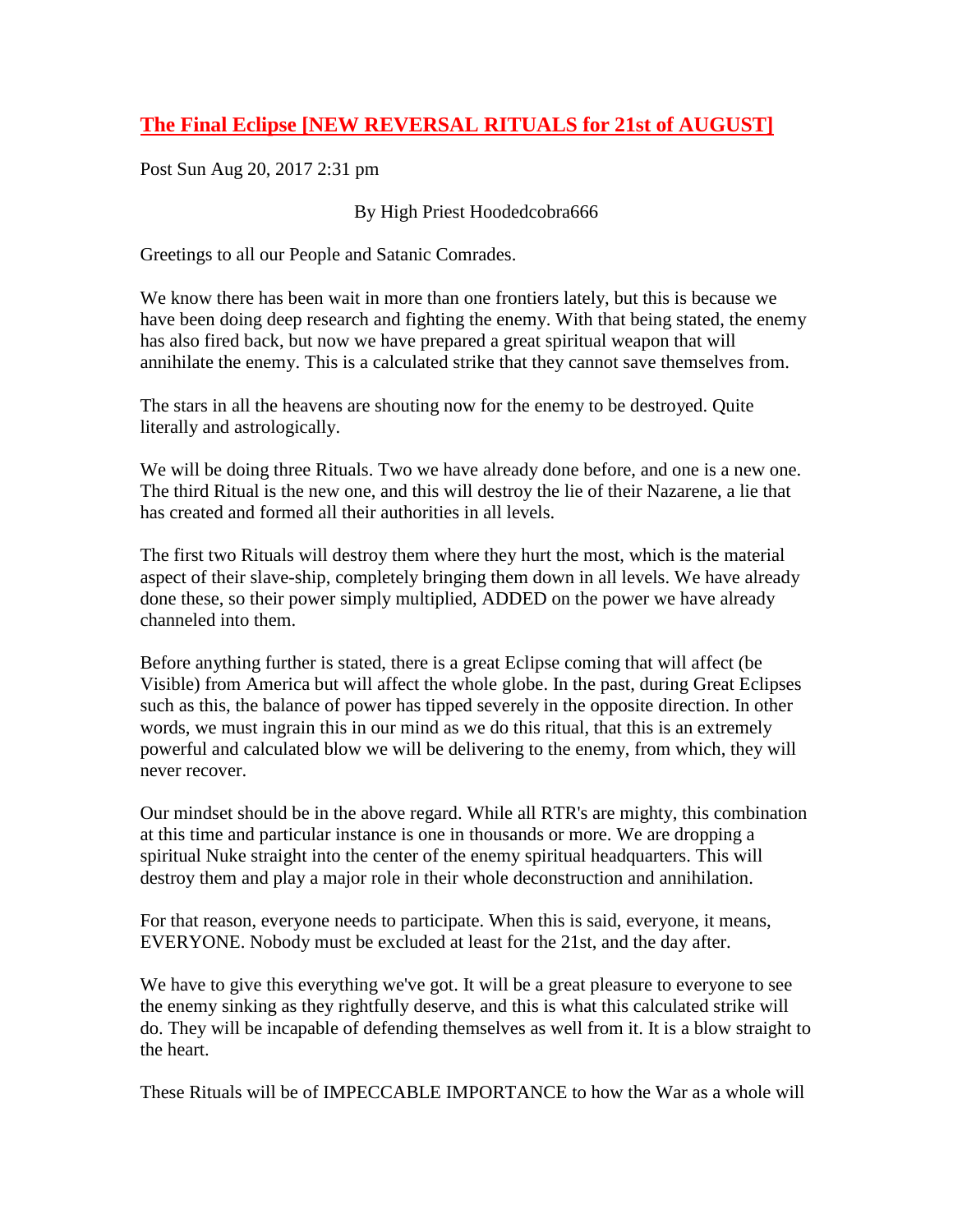be turning. In other words, if you want to throw bolts of the heavens until the enemy is destroyed, NOW IS THE TIME TO ACT ON THIS! These will be of the most damaging Rituals, in conjunction to time, we have ever done. This is a chance in DECADES.

Make sure to spread and share the Rituals. POST ANY QUESTIONS NEEDED ASAP AND BELOW.

As for our translators, a fast translation before the Eclipse is exactly the reason these are posted earlier.

 $\overline{\phantom{a}}$ 

 $\overline{\phantom{a}}$ 

For more information about the Rituals, Mp3's, Pronunciation, and the Web-page of the Rituals, check here:

<http://dawn666blacksun.angelfire.com/21817.html>

Below are the Rituals:

卐Ritual ONE卐

Raise your energies and vibrate the paragraph below 9 times:

FFF • NUUSS-AH-AHT • RAYRSHA-LOHK • TAY • UUUL-EEK-SAHT • NAH-AHM-UHL • MAHT-OH • MEHT-EESS-AH-AHV • TOHZ-AH • TEER-UHB-AH • YAYR-VEED-EHT • MEHT-AHRM-SHUU

State with conviction 9 times:

• Vibrate AUM

• The Jewish Covenant is Null and Void in Every Way

• Jewish prosperity and financial control has totally ended in every way

• Jewish Power and Control over the world is dead.

• The Invisible Jewish empire has been exposed and has been totally and permanently destroyed

• All Power is Now in the Hands of the Gentiles

• Vibrate AUM

HAIL SATAN FOREVER!!

End of Ritual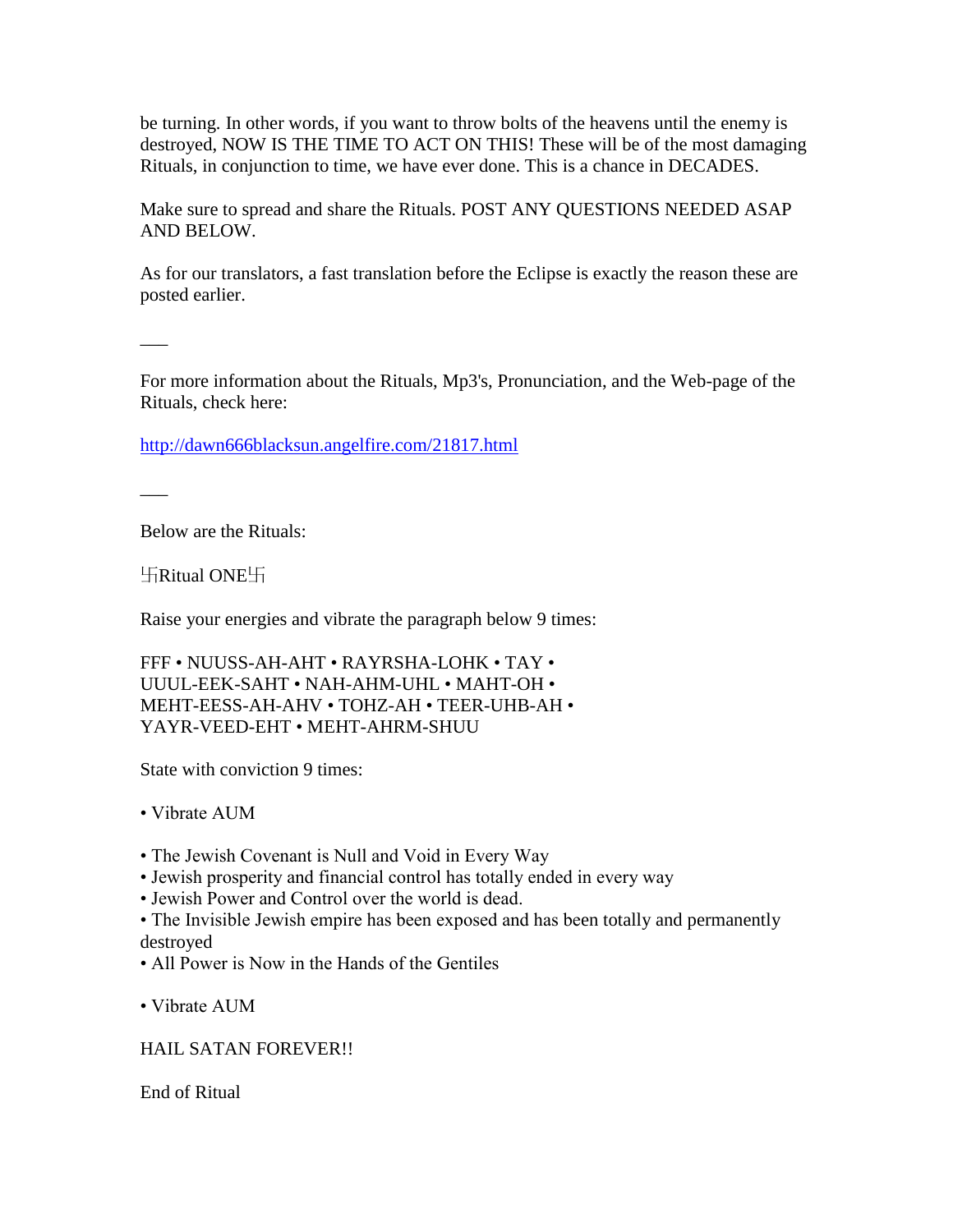卐Ritual TWO卐

Raise your energies and vibrate the paragraph below 9 times:

SE-LOP • SEN-EE-THO • NAR-EE-EEP-E-EE-REP • SOOT-VAE • IAK • SOE-STEEP • SEET • OPAH • NA-SEE-THEEN-ALP-EPA • EE-NE-MOG-ERO • SE-NEET • SHEE • A-EE-REE-YY-RA-LEEF • HEE • NEE-TSE • NO-KAHK • NOT • NOD-AP • RA-YY • AZ-EER

The number of affirmations must be 10 as this is related to the material, and the material kingdom. The amount of times this can be done can also be 9.

Affirmation can be done either 3, 6, 9, or 10 times. [10 is the best number by far]; Then one must vibrate the words below, and then say the affirmation

- Vibrate AUM (x1), SATANAS (x1)
- Gentiles are now in total financial control of the world
- Gentiles are prosperous in every way
- Jewish Power and Control over the world is dead.
- The Invisible Jewish empire has been exposed and has been totally and permanently destroyed
- All Power is Now in the Hands of the Gentiles
- Vibrate AUM (x1), SATANAS (x1)

The above is ONE ROUND. This round should be done either 3, 6, 9 or best of all, 10 times.

After you are done: Close the Ritual with a big HAIL SATAN!

卐Ritual THREE卐

Vibrate the paragraph below 10 times:

SEE-YY • SEE-T • EE-PE • YAK • ONA-REE-O • NE • A-EE-EES-OXEE • AS-AP • EEM • EE-THO-ETH • NO-YEL • SEE-TVA • NES-EELA-LE • SUS-EE • O • NO-TH-LES-ORP • YAK

State with conviction 10 times:

• Vibrate AUM